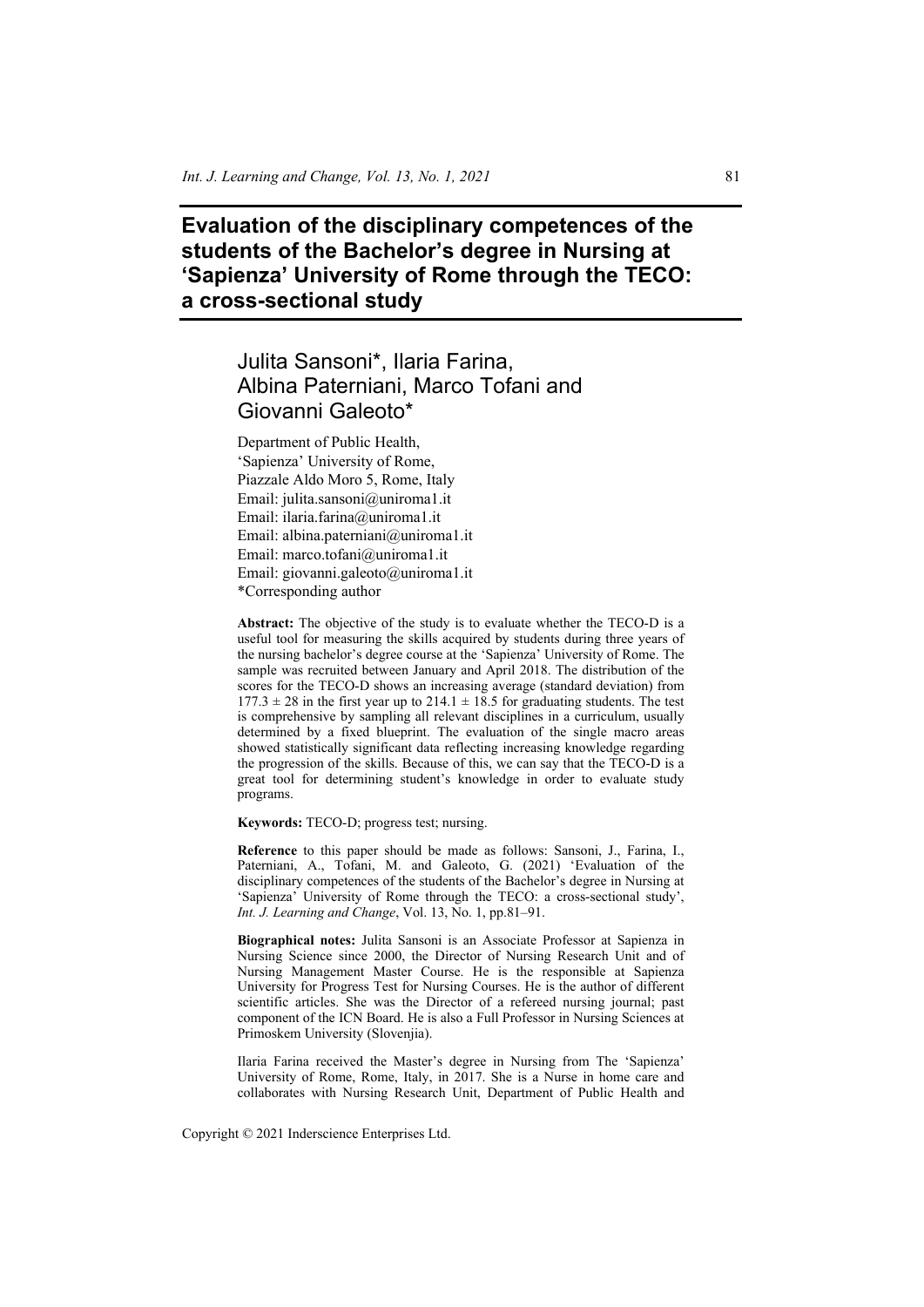#### 82 *J. Sansoni et al.*

Infectious Diseases, 'Sapienza' University of Rome coordinated by Prof. Julita Sansoni, as a research fellow with four articles (one being published) in the nursing field. She research interests include critical area, Metasynthesis with Sandelowski and Barroso methodology critically evaluate and summarise the international qualitative evidence on the repercussions of breast cancer in women in the family and application methodology GRADE-Cerqual qualitative scientific evidence analysis.

Albina Paterniani is Nurse in home care and collaborates with Nursing Research Unit, Department of Public Health and Infectious Diseases, 'Sapienza' University of Rome coordinated by Prof. Julita Sansoni, as a research fellow.

Marco Tofani graduated in Psycho-Neurodevelopmental Therapy and in Occupational Therapy at Sapienza University of Rome, than he obtained his MSc in Rehabilitation Sciences in the same institution. He worked in a clinic, research and education fields for hospitals, universities and both governmental and non-governemental organisations in Italy and worldwide, with a particular focus on low and middle income countries. He is interested in the comprehension of different aspects of disability and global health, as well as in the validation of outcome measures. Currently, he is working at the Department of Neurosciences and Neurorehabilitation of the Bambino Gesù Children's Hospital.

Giovanni Galeoto received his Bachelor's degree in Physiotherapy in 2006 and his Master's degree in Rehabilitation Health Professions in 2010 at the Sapienza University of Rome. He is currently a Research Fellow at the Department of Public Health and Infectious Diseases, 'Sapienza' University of Rome and PhD candidate at the Department of Human Neuroscience, 'Sapienza' University of Rome. Among his main fields of interest are epidemiology, rehabilitation in orthopedics and neurology and validation of measuring tools. He is the author of 37 articles published in international peer-reviewed scientific journals, and an H index (Scopus) of nine.

# **1 Introduction**

Understanding and approaching learning differently is essential for dealing with theoretical and practical issues (Shandana et al., 2015). The improvement linked to learning is essential above all in the university environment; so as to prepare future professionals to exercise best practices in organisations. The scientific interest in teaching has developed a different learning process that aims to stimulate the critical thinking of students (Momi and Laxmi, 2014). This process uses tools such as the Progress Test to evaluate the student's learning and consequently the quality of the teaching. The Progress Test is, in university medical courses, the most common methodology for verifying students' knowledge (Mangayarkarasi et al., 2019). The most common way of verifying student knowledge is to use tests with different types of questions. First, there are questions that require students to remember and understand basic knowledge. We will refer to these as 'simple questions'. Second, there are questions that require students to apply, analyse and evaluate existing knowledge in combination with new information, which is provided through a case (Crowe et al., 2008).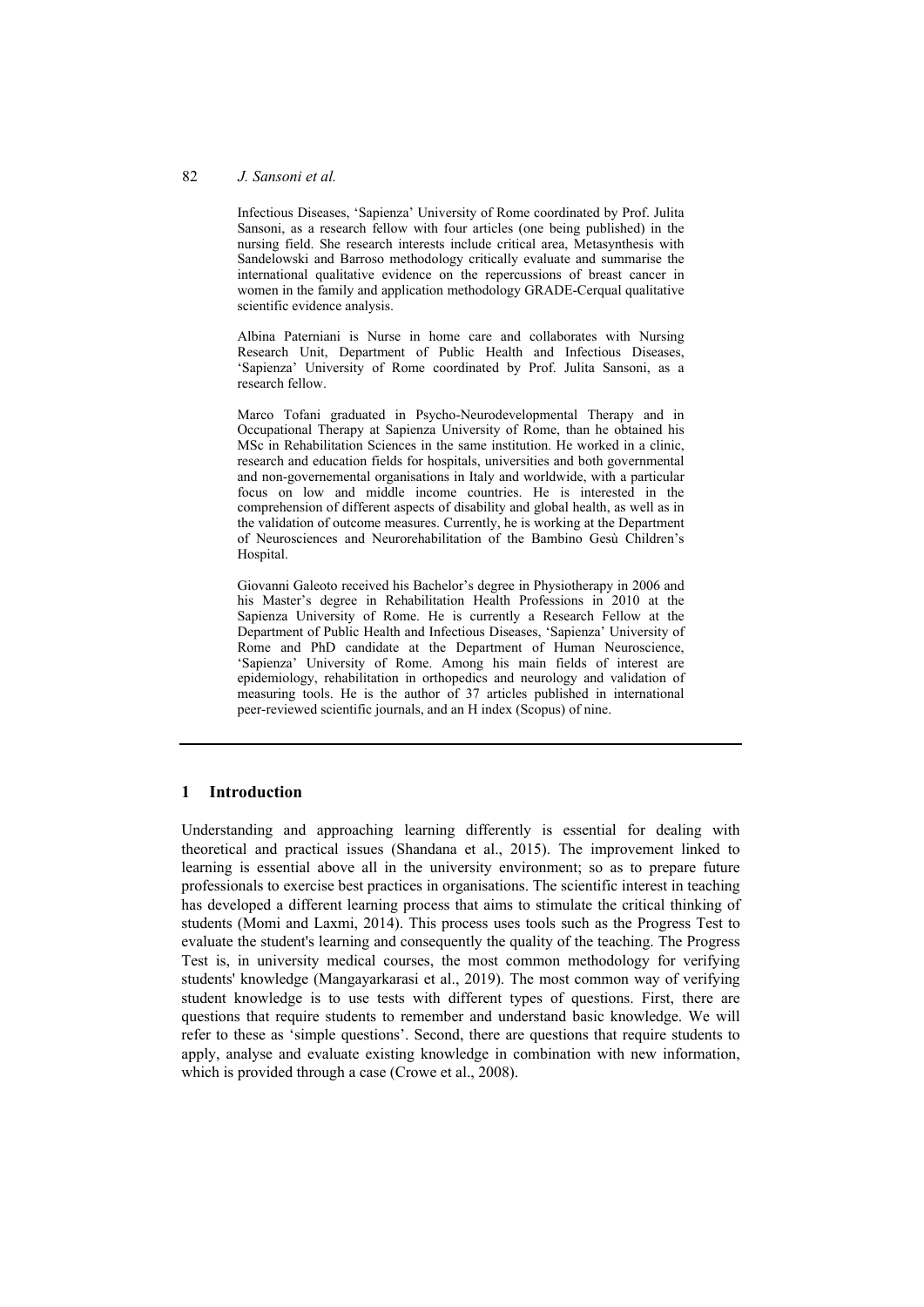Progress tests (PTs) in medical programmes are designed to assess applied medical knowledge at the level of a new graduate and are administered to all students across all years of a programme (Freeman et al., 2010; Schurwirth et al., 2010). PTs are intended to discourage students from preparing specifically for a test and then 'discarding' that knowledge. Applied medical knowledge from any stage of the curriculum can appear in a PT; therefore PTs should promote meaning-orientated learning and also foster long-term knowledge retention, while reducing superficial learning strategies such as rote learning and 'cramming and dumping (van der Vleuten et al., 1996; Crowe et al., 2008; Freeman et al., 2010; Schurwirth et al., 2010, van der Vleuten et al., 1996; Blake et al., 1996; Coombes et al., 2010).

In 2012, the Italian National Agency for the Evaluation of Universities and Research Institutes (ANVUR) started a project evaluating the learning outcomes of the Italian undergraduates through a test (Test on skills, TECO), holding that analysing skill levels is an important tool for monitoring the quality of the educational process (Blake et al., 1996).

European Union recommendations have been particularly interested in integrating citizenship and lifelong learning skills in national policies for the educational field, while the actions of institutions in the European Higher Education Area (EHEA) are progressively moving towards didactics centred on the student and on competences (European Standards and Guidelines for Quality Assurance (ESG), 2015).

In line with the ESG, Ministerial Decree number 987/2016 clarifies that TECO results, once fully operational, will become part of the system of indicators for evaluating teaching (self-assessment, periodic evaluation, accreditation – AVA). It is further clarified that collecting new data related to the Transversal and/or Disciplinary skills acquired by students will allow the development of indicators that will be used for periodic evaluation and accreditation of Study Centers and Courses (Galeoto et al., 2019). In 2016, the ANVUR reset the entire research design, including reference areas, the methodological approach and the means of detection, for both Transversal Competencies (TECO-T) and Disciplinary Competencies (TECO-D).

Transversal Competencies (TECO-T) are skills that college students can develop independent of the specific study route taken, and, therefore, they may be compared between different courses of study. Disciplinary Competencies (TECO-D) are closely related to capacity-specific training content in university studies, and, therefore, they can only be compared with study courses that are similar in nature.

Currently, the TECO project aims to construct indicators reflecting the skills of college students in the first and third years of a bachelor's degree program or a single cycle in Italian universities. The work aims to assess the knowledge acquired during the medical and clinical degree course consistent with the latest European ESG guidelines.

The objective of the study is to determine if the TECO-D is a useful tool for measuring the Disciplinary Competencies acquired by students over three years in the nursing bachelor's degree program at the 'Sapienza' University of Rome. Materials and Methods

#### *1.1 Population and procedures*

The sample was recruited between January and April 2018. To be included in the study, the participants had to be enrolled in the bachelor's degree course in nursing at the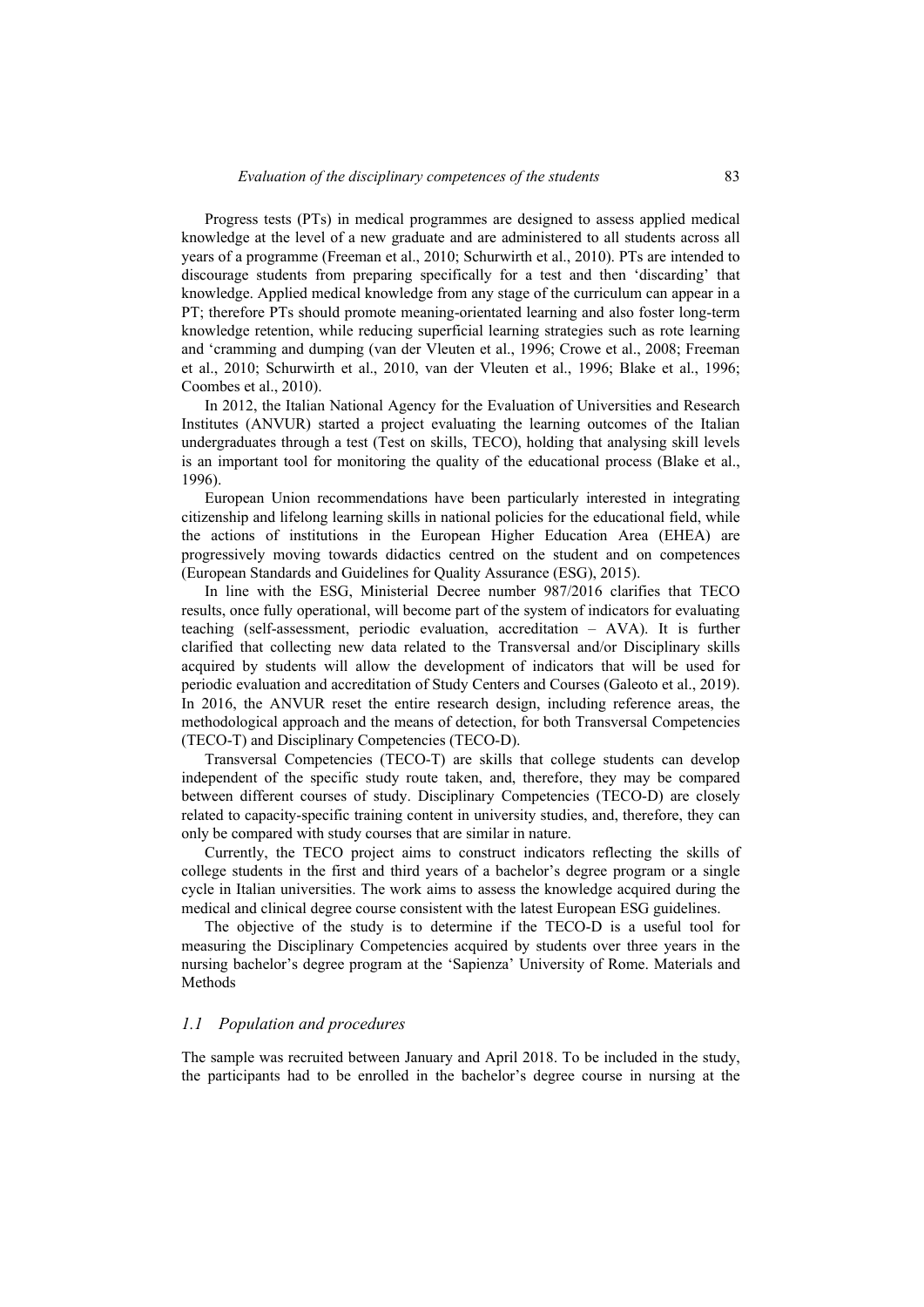'Sapienza' University of Rome. They were also required to be within the prescribed timeframe for the course of study that is, not progressing through the course at a slower or faster rate than the standard tree year timeframe.

Participation in the TECO project was voluntary for universities, courses and students, and, at the time of recruitment, the participants were informed about the modalities and objectives of the project.

The test was administered digitally in university computer rooms during 170-minute sessions (Freeman et al., 2010). The results of the tests were communicated individually to the participating students and did not affect the evaluation in progress or the final evaluation, while the aggregated data were transmitted to the coordinators of the study courses involved and to the university referents.

## *1.2 Instrument*

The Transversal test (TECO-T) was divided into numeracy and literacy portions.

The first section, Literacy, consisted of 30 reading comprehension questions (compilation time, 35 minutes) divided into the following categories:

- A piece followed by ten closed-answer questions.
- A short passage from which 20 words were missing (Cloze test).

The second section, numeracy, consisted of 25 questions (compilation time, 45 minutes) asking participants to understand and solve logical-quantitative problems divided into the following categories:

- A short piece with graphs and tables, followed by five questions.
- An infographic followed by five questions.
- Five short questions of logical reasoning.

The disciplinary test (TECO-D) for the nursing bachelor's degree course used in this study was a tree file consisting of 70 closed questions with five alternative answers each. It was divided into eleven macro areas, as shown in Table 1.

| Number macro areas | Learning                          | Number questions |
|--------------------|-----------------------------------|------------------|
|                    | Transversal and vital criticality | 17               |
|                    | Cardio-respiratory                | 11               |
|                    | Hematology                        | 4                |
|                    | Metabolic                         | 4                |
|                    | Gastro-intestinal                 | 4                |
| 6                  | Neurological                      | 4                |
|                    | Surgical 6 questions;             | 6                |
| 8                  | Patient safety                    | 6                |
| 9                  | Hospital admission                | 7                |
| 10                 | Organisation                      |                  |
|                    | Ethical responsibility            |                  |

**Table 1** Macro areas of TECO-D for nursing bachelor's degree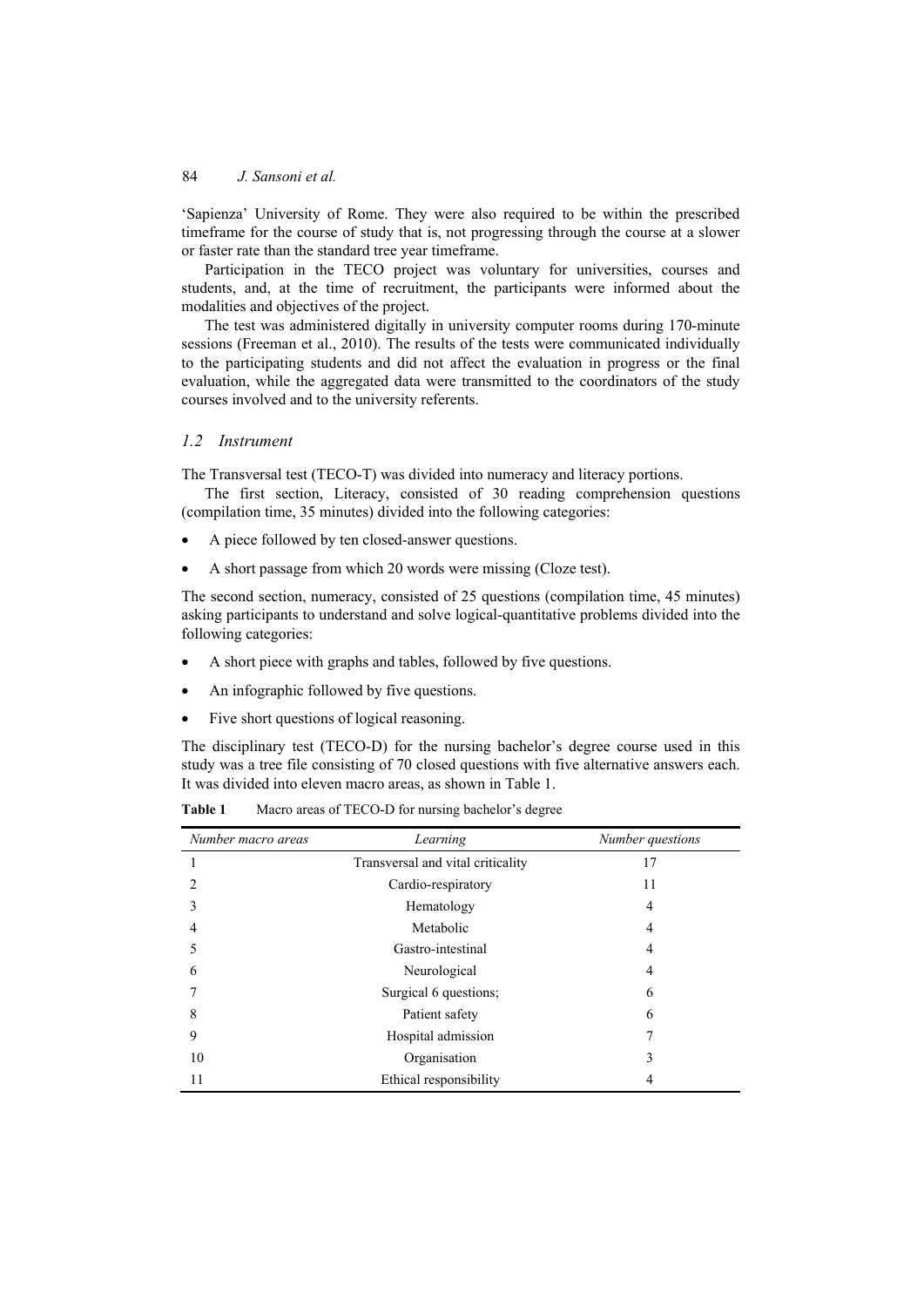### *1.3 Data collection and data analyses*

For each year of study, data was collected for each of the main areas of the TECO-D, and, through SPSS-23 software, the data were registered in terms of the mean and standard deviation of the score distributions.

#### **2 Results**

The sample for the study was composed of 3109 students of the physiotherapy bachelor's degree course. Of these, 258 (7.6%) were excluded because the students were out of the course timeframe; they had not completed their university exams within the set time period. Demographic characteristics of the population are reported in Table 2.

|                        | Sample = $3,109$ |  |  |
|------------------------|------------------|--|--|
| Age mean (SD)          | 26.1(5.4)        |  |  |
| Gender male $n$ (%)    | 933 (30)         |  |  |
| Year of course $n$ (%) |                  |  |  |
| First year             | 1,084(34.9)      |  |  |
| Second year            | 869 (28)         |  |  |
| Third year             | 902(29)          |  |  |
| Fourth year            | 254(8.1)         |  |  |

**Table 2** Demographic characteristics of the 258 participants

The distribution of the TECO-D scores shows an increasing average from 177,3 in the first year to 214.1 for graduating students (Figure 1).

**Figure 1** The mean of the total scores for year of course (TECO-D) (see online version for colours)



The distribution of the scores for the first, second, third and fourth macro area shows an increasing average from the first to third year of the course. The score of the macro area is unchanged between the third year and graduating students. The population data are shown in Figures 2–3.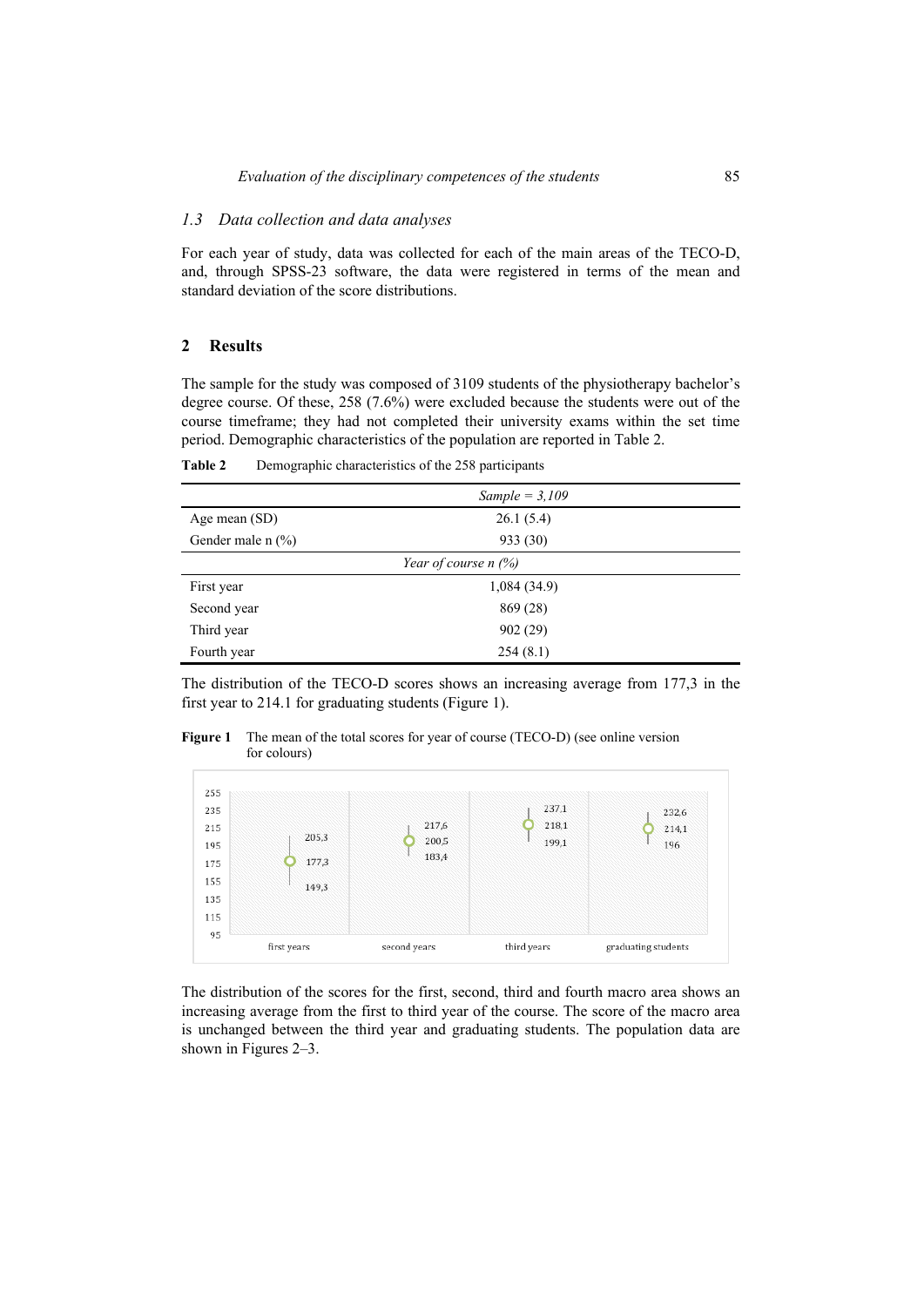**Figure 2** The mean of the scores for year of course (TECO-D-macro area 1) (see online version for colours)







**Figure 4** The mean of the scores for year of course (TECO-D-macro area 3) (see online version for colours)

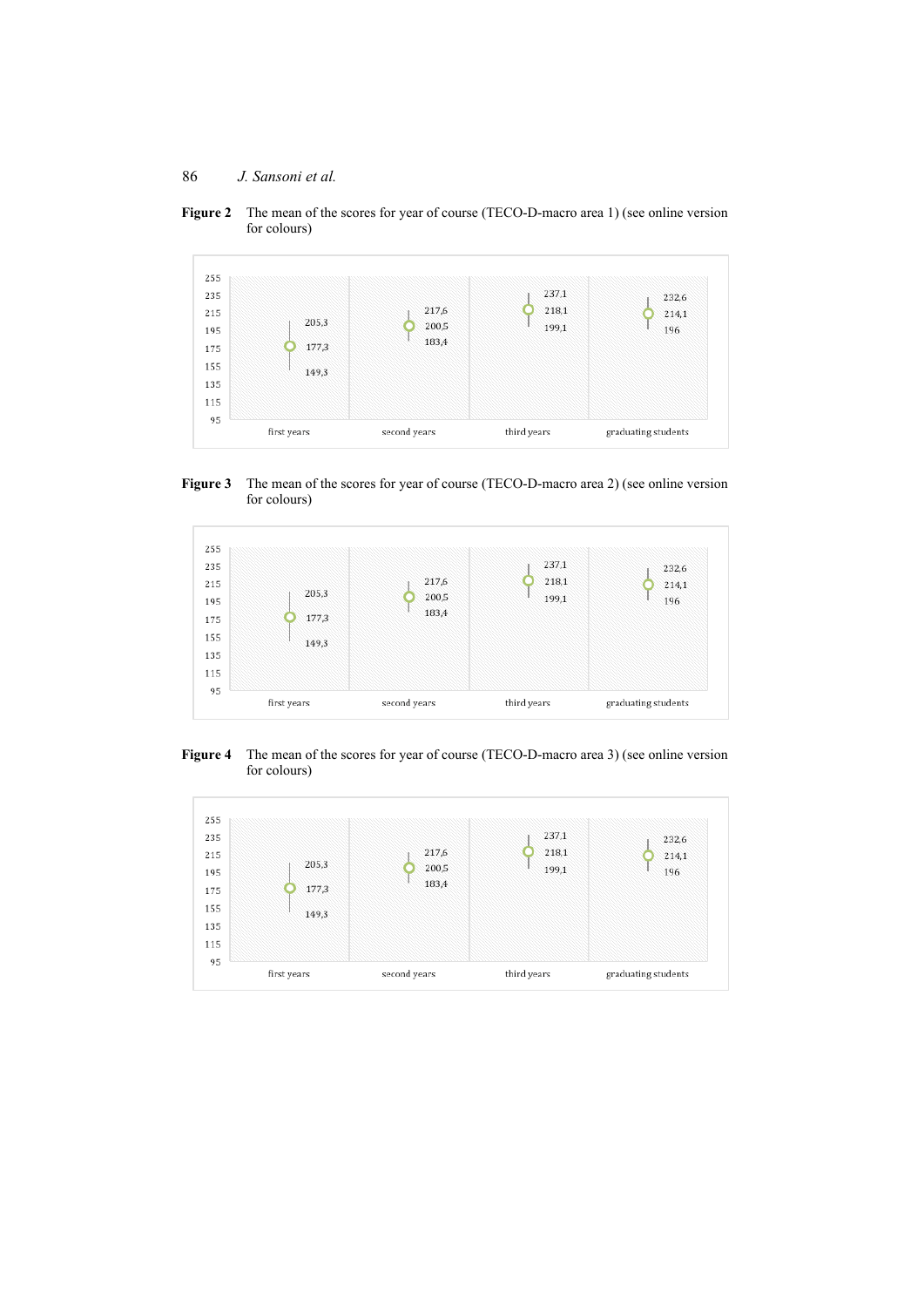



The distribution of the scores for the fifth macro area shows a constantly growing average from the first to third year of the course, but the score decreases in undergraduates students. The population data is shown in Figures 6.

**Figure 6** The mean of the scores for year of course (TECO-D-macro area 5) (see online version for colours)



The distribution of the scores for the sixth and seventh macro area shows an increasing average from the first to third year of the course. The score of the macro area is unchanged between the third year and graduating students. The population data are shown in Figures 7–8.

**Figure 7** The mean of the scores for year of course (TECO-D-macro area 6) (see online version for colours)

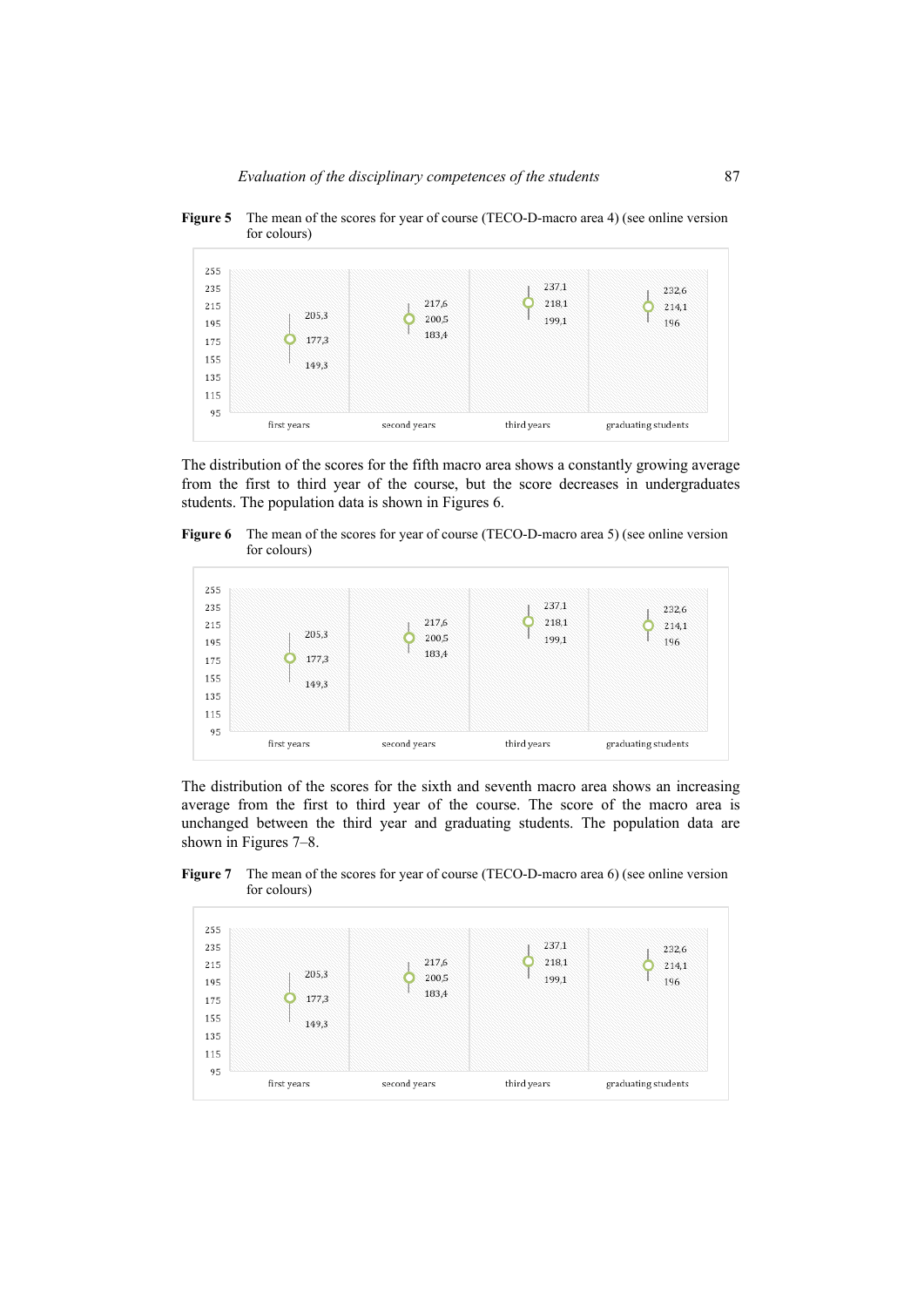



The distribution of the scores in the eighth macro area shows an exponential growth from the first to the second year, which remains stable in year three but increases again in graduating students. These population data are shown in Figure 9.





The distribution of the scores for the ninth, tenth and eleventh macro area shows an increasing average from the first to third year of the course. The score of the macro area is unchanged between the third year and graduating students. The population data are shown in Figures 10–12.



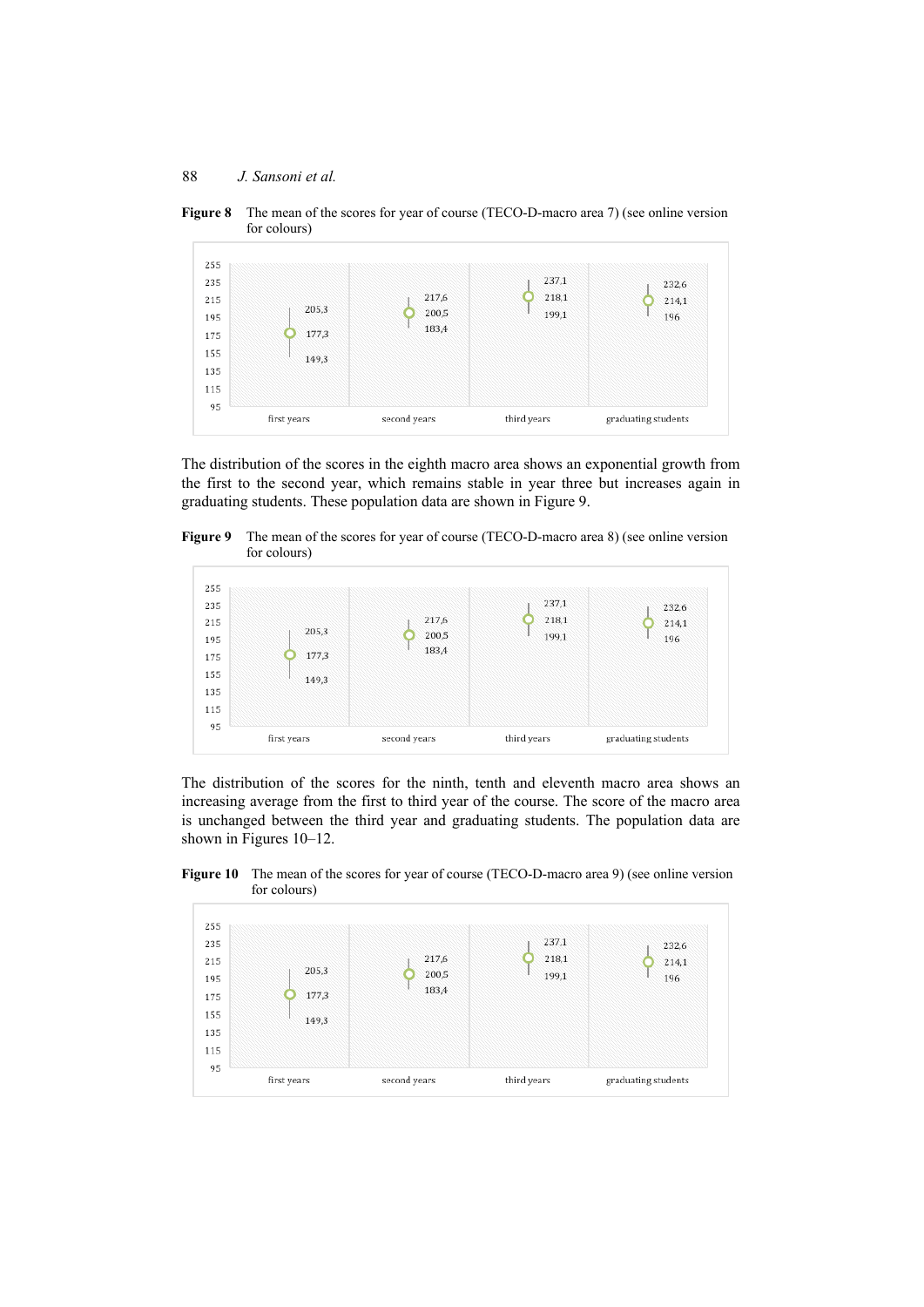



**Figure 12** The mean of the scores for year of course (TECO-D-macro area 11) (see online version for colours)



## **3 Discussion**

The objective of this study was to evaluate the TECO-D as a measurement tool to assess the skills acquired, over three years, by students in the nursing bachelor's degree course at the 'Sapienza' University of Rome. This is an excellent opportunity for students to be exposed to experimental learning.

Progress testing is a form of assessment in which groups of learners of different seniority (i.e., different classes in a curriculum) are given the same written test. The test is comprehensive by sampling all relevant disciplines in a curriculum, usually determined by a fixed blueprint. Because of the need for wide sampling, questions are typically of the multiple-choice type. The test is repeated at regular intervals (Freeman et al., 2010).

The distribution of the scores for the TECO-D shows an increasing average from the first to third year of the course. The score of the TECO-D is unchanged between the third year and graduating students.

This data shows that the tool we use is able to assess the individual competencies acquired by the student for the three years of the course, but does not seem to be sensitive to the evaluation of the advanced competencies at the end of the course.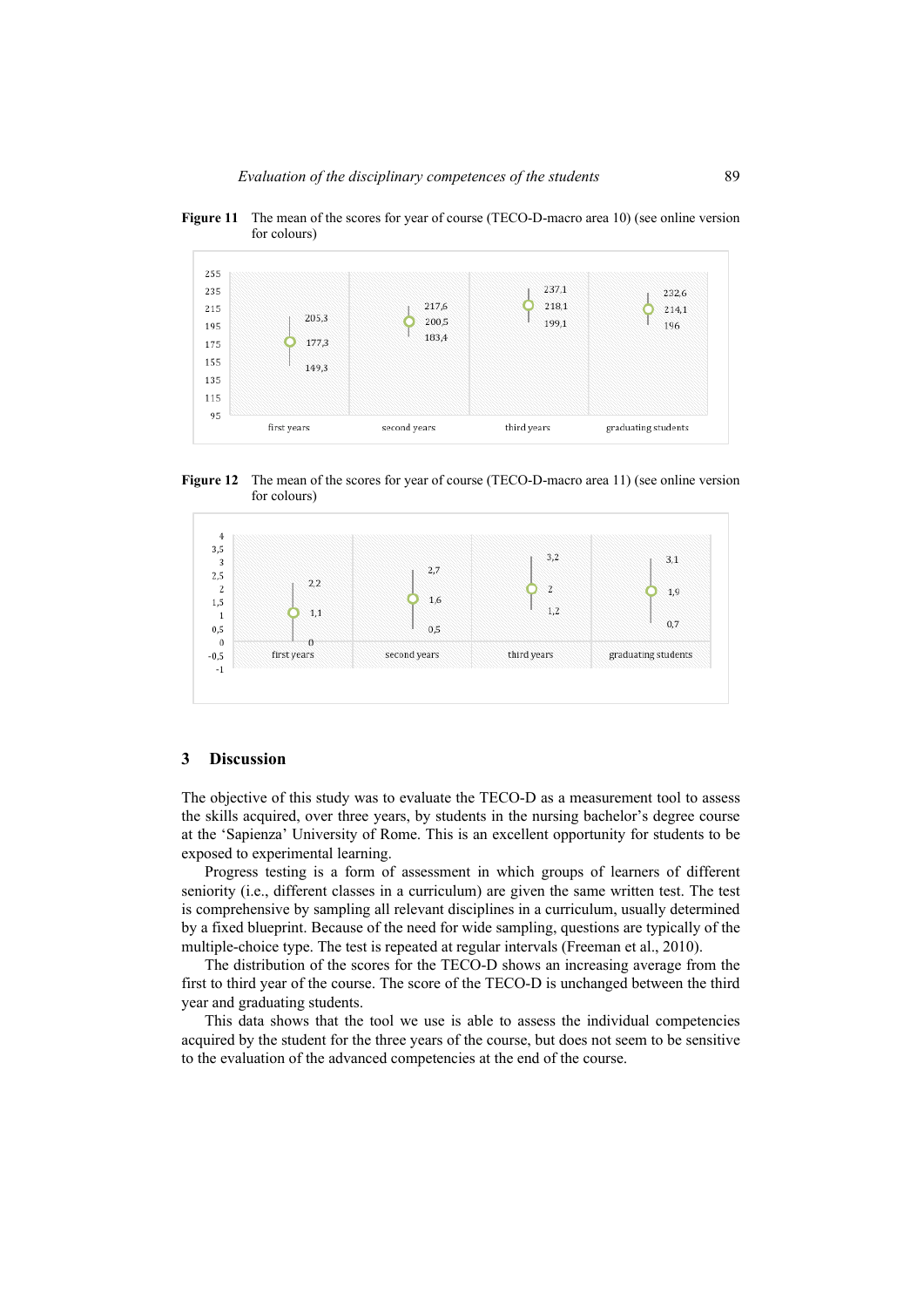In 9 macro areas, out of the 11 present in the tool, an exponential increase was found between the first and third year of the course. The result is comparable to the total score obtained by the students. Data show that students do not get new skills in the last year of the course; this is given by the failure of questions that investigate the skills of the third year of nursing students.

The evaluation of the single macro areas showed statistically significant data reflecting increasing knowledge regarding the progression of the skills received during the university course. Because of this, we can say that the TECO-D is a great tool for determining student's knowledge in order to evaluate study programs.

This study was conducted by a research group composed by medical doctors and rehabilitation professionals from the 'Sapienza' University of Rome and from 'Rehabilitation and Outcome Measure Assessment' (ROMA) association. ROMA association in the last few years has dealt with several systematic reviews and the validation of many outcome measures in Italy (Culicchia et al., 2016; Castiglia et al., 2017; Marquez et al., 2018; Galeoto et al., 2017, 2018a, 2018b, 2018c; Murgia et al., 2018; Berardi et al., 2018; Tofani et al., 2018; Parente et al., 2017).

# **4 Conclusions**

TECO is the first experience in Italy in the field of higher education and is rapidly gaining the interest of evaluators and researchers from other countries. Future studies will allow the test to contribute to improving the quality of the training process consistent with the latest European ESG guidelines, which promote student-centred teaching, accompanied by an analysis of learning outcomes.

# **References**

- Berardi, A., De Santis, R., Tofani, M., Marquez, M.A., Santilli, V., Rushton, P.W. et al. (2018) 'The wheelchair use confidence scale: italian translation, adaptation, and validation of the short form', *Disabil Rehabil Assist Technol.*, Vol. 13, No. 6, pp.575–580, DOI: 10.1080/ 17483107.2017.1357053.
- Blake, J.M., Norman, G.R., Keane, D.R., Mueller, C.B., Cunnington, J. and Didyk, N. (1996) 'Introducing progress testing in McMaster University's problem-based medical curriculum: psychometric properties and effect on learning', *Acad. Med.*, Vol. 71, No. 9, 1002–1007.
- Castiglia, S.F., Galeoto, G., Lauta, A., Palumbo, A., Tirinelli, F., Viselli, F. et al. (2017) 'The culturally adapted Italian version of the Barthel Index (IcaBI): assessment of structural validity, inter-rater reliability and responsiveness to clinically relevant improvements in patients admitted to inpatient rehabilitation centers', *Functional Neurology*, Vol. 32, No. 4, p.221.
- Coombes, L., Ricketts, C., Freeman, A. and Stratford, J. (2010) 'Beyond assessment: feedback for individuals and institutions based on the progress test', *Med Teach.*, Vol. 32, No. 6, pp.486–490.
- Crowe, A., Dirks, C. and Wenderoth, M.P. (2008) 'Biology in bloom: implementing Bloom's taxonomy to enhance student learning in biology', *CBE Life Sci. Educ*., Vol. 7, No. 4, pp.368–381.
- Culicchia, G., Nobilia, M., Asturi, M., Santilli, V., Paoloni, M., De Santis, R. et al. (2016) 'Cross-cultural adaptation and validation of the Jebsen-Taylor hand function test in an Italian population', *Rehabilitation Research and Practice*, http://dx.doi.org/10.1155/2016/8970917.